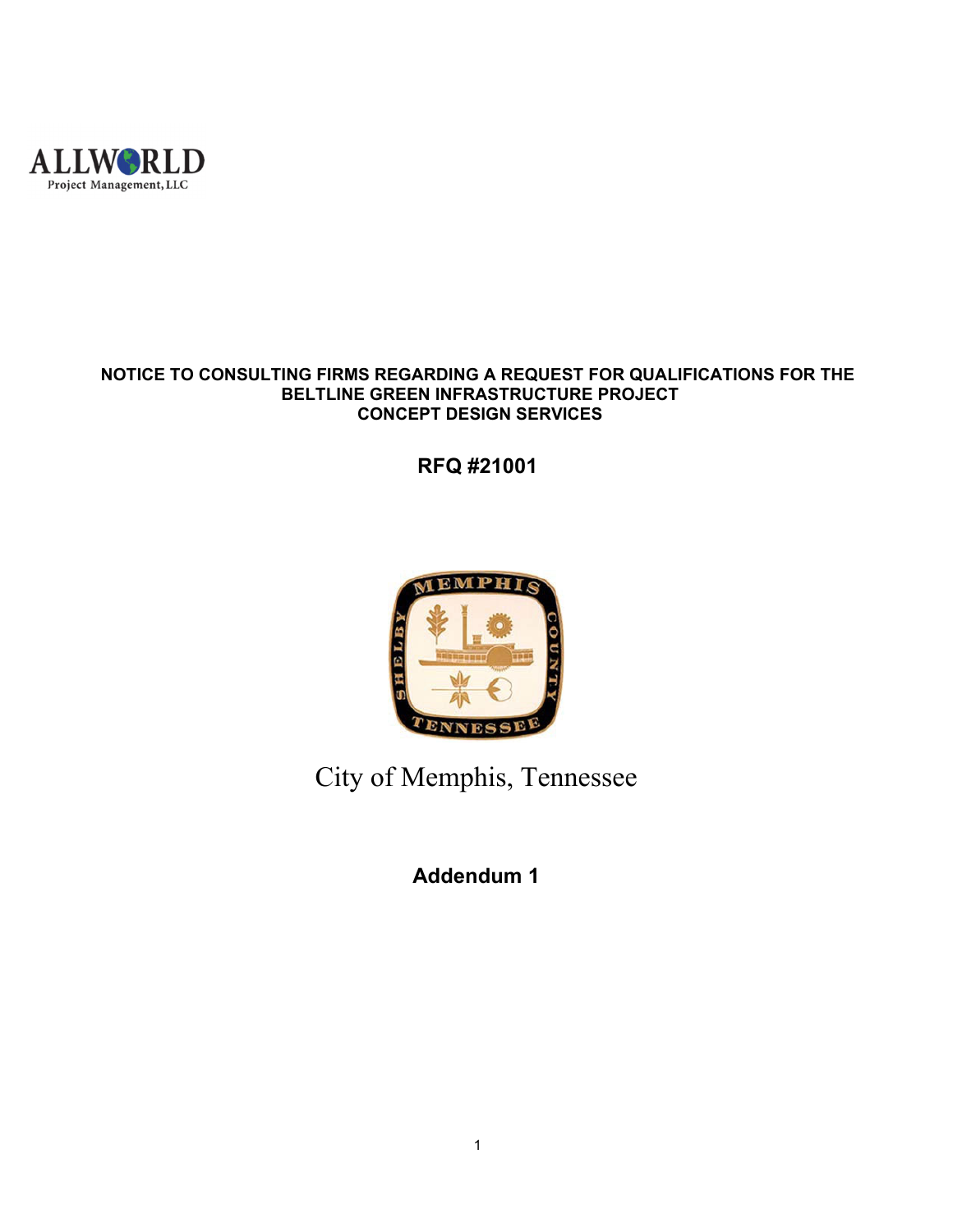**Beltline Green Infrastructure Project Pre-Proposal Meeting**<br>10:00AM, Thursday, February 11, 2021 **Beltline Green Infrastructure Project Pre‐Proposal Meeting 10:00AM, Thursday, February 11, 2021**

## **Questions & Answers Questions & Answers**

| Clarification and/or Final Answer | Reference to the prime contract will be removed from the proposed "Sample<br>Contract". The revised "Sample Contract" will be posted in an addendum on<br>February 25, 2021.                                              | Link to Recorded Presentation<br>Link to Presentation PDF                                                                                                    | City's 'Green Infrastructure Working Group' throughout the Concept Design Phase.<br>Stakeholder engagement will be managed by the Program, however, the selected<br>Design Firm will need to provide relevant figures and information to support this<br>engagement. As specified in the scope, the Design Firm will also engage with the | committed to the principles of diversity and inclusion. Increasing opportunities for<br>The City of Memphis and the Allworld Project Management, LLC are firmly<br>minority and women-owned businesses is a high priority. | owned businesses. M/WBE firms must be registered on the City's Equal Business<br>To achieve this goal, the City's Program Manager requires that a best-faith effort<br>be made to avail any potential opportunities to qualified minority and women-<br>Opportunity (EBO) list see link below: | EBO List                                                       | participation in the scope of work. Joint ventures recognized by a binding, executed<br>firms/teams consider collaborating with MWBE companies to allow more<br>legal agreement and/or similar value-added partnerships are encouraged.<br>Joint Venture & Creative Partnerships: It is strongly suggested that larger | The extent to which the submitting team meets or exceeds the Program M/WBE<br>Goal of 27% participation will account for 5% of the selection scoring. | improvements realized through the project will be completed by others. Air quality<br>. Inclusion of tree canopy and green space which helps improve air quality through<br>· Encouragement of multi-modal transportation options to reduce greenhouse gas<br>improvements, but, rather will ask that the successful respondent include general<br>filtration of pollutants such as particulate matter (PM2.5/10), carbon monoxide<br>The project does not require a minimum standard or 'amount' of air quality<br>improvements in their concept design and provide data concerning those<br>improvements (number of trees, etc). The quantification of air quality<br>· Increased tree cover to help mitigate urban heat island effect.<br>(CO), and nitogen oxides (NOX)<br>considerations include:<br>emissions. |
|-----------------------------------|---------------------------------------------------------------------------------------------------------------------------------------------------------------------------------------------------------------------------|--------------------------------------------------------------------------------------------------------------------------------------------------------------|-------------------------------------------------------------------------------------------------------------------------------------------------------------------------------------------------------------------------------------------------------------------------------------------------------------------------------------------|----------------------------------------------------------------------------------------------------------------------------------------------------------------------------------------------------------------------------|------------------------------------------------------------------------------------------------------------------------------------------------------------------------------------------------------------------------------------------------------------------------------------------------|----------------------------------------------------------------|------------------------------------------------------------------------------------------------------------------------------------------------------------------------------------------------------------------------------------------------------------------------------------------------------------------------|-------------------------------------------------------------------------------------------------------------------------------------------------------|----------------------------------------------------------------------------------------------------------------------------------------------------------------------------------------------------------------------------------------------------------------------------------------------------------------------------------------------------------------------------------------------------------------------------------------------------------------------------------------------------------------------------------------------------------------------------------------------------------------------------------------------------------------------------------------------------------------------------------------------------------------------------------------------------------------------|
| Answer Provided at Meeting        | program Team will either post the prime contract or remove the<br>sample contract includes the prime contract by reference. The<br>The contract issued with the RFQ was a sample contract. The<br>inclusion by reference. | the recording of the presentation as part of the Addendum on the<br>Yes, we will post a pdf copy of the presentation as well as a link to<br>City's website. | The program team will provide additional guidance through an<br>Addendum to the RFQ.                                                                                                                                                                                                                                                      |                                                                                                                                                                                                                            |                                                                                                                                                                                                                                                                                                | The overall program MWBE participation goal is 27%.            |                                                                                                                                                                                                                                                                                                                        |                                                                                                                                                       | We do not have any specific goals at this point or standards that we<br>are going by. We would like to try to reduce potential emissions<br>and encourage multimodal transportation.                                                                                                                                                                                                                                                                                                                                                                                                                                                                                                                                                                                                                                 |
| Questions                         | The example contract issued with the RFQ references the prime contract. Can we<br>have a copy of the prime contract to evaluate the terms?                                                                                | is it possible to request a copy of the presentation that is being covered today?                                                                            | Team's public outreach resources or will the design teams be expected to bring to the<br>For the stakeholder engagement piece, will we be working through the Program<br>table public outreach teams/resources?                                                                                                                           |                                                                                                                                                                                                                            |                                                                                                                                                                                                                                                                                                | The RFQ listed two different MWBE goals. Which one is correct? |                                                                                                                                                                                                                                                                                                                        |                                                                                                                                                       | You mentioned Air Quality Concerns. Is there any specificity to the sources of Air<br>Quality issues?                                                                                                                                                                                                                                                                                                                                                                                                                                                                                                                                                                                                                                                                                                                |